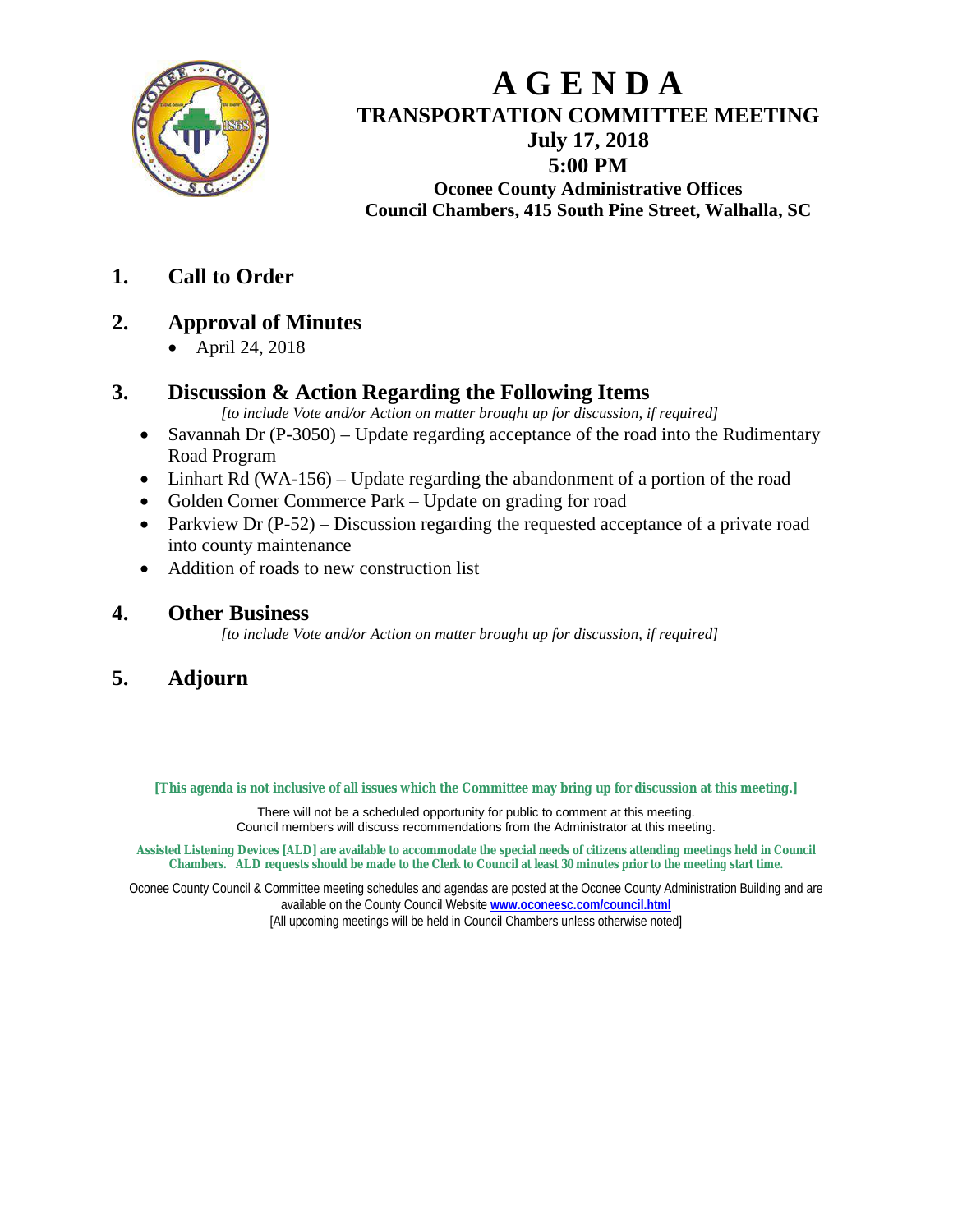**TRANSPORTATION AUTOS FOR SALE** Agenda & Non Scheduled Terms:<br>Combined both are limited to a total<br>of forty (40) minutes, four (4) minutes<br>per person 2013 Toyota Avalon Limited Hybrid.<br>60k miles, \$18,900. Pete's Auto 402 S. Oak St.<br>Seneca · 864-882-1467 CR. 2016 Hyundai Tucson Eco AWD 23K miles, \$19,500.<br>Pete's Auto Consumer Contidence Report is<br>available to our customers for review<br>at our web site www.pioneerwater.n<br>et/wpcontent/uploads/2017-CCR.pdf 402 S. Oak St. Seneca · 864-882-1467 or at our Business Office. Monday - Friday<br>9am - 5pm 93 Buick Roadmaster<br>115K miles "Reduced....\$5,500" Pete's Auto 402 Oak Street · Seneca Call 882-1467 围 95 Volvo 850 208K miles, \$2,500. Pete's Auto 402 S. Oak St. Seneca · 864-882-1467 **LEGAL NOTICES LEGALS** 

#### **INVITATION TO BID**

(Sealed) City of Seneca is selling surplus tourt seized vehicles, plus equipour sexe ventices, plus equip-<br>the Labeled Sealed bids will be<br>epted until 12:00p.m. on Monday,<br> $t = 9$ , 2018 at the City of Seneca<br>slic Works Depaetment located at E.S. 1st Street. For information bid sheets contact the Seneca ilic Works Department weekdays ale violence and 3.30p.m.<br>1988-2750. Bids will be opened<br>2.30p.m. on July 9, 2018 at the<br>1988 E.S. 1st Street, All items<br>that 298 E.S. 1st Street, All items<br>compliant the sold in their current condition.<br>City of Seneca reserves the right tcept or reject any and all bids.

## **FRIDAY, JUNE 22, 2018**

#### **■ LEGAL NOTICES**

WAS CREATED

#### LEGALS

Plaintiff by Defendant and for such other and further relief as set forth in the Complaint

By Robert F. Goings,<br>Goings Law Firm, LLC,<br>1510 Calhoun Street, Columbia, SC 29201 Phone: (803) 350-9230<br>Fax: (877) 789-6340 Email: rgoings@goingslawfirm.com

> Need  $\widehat{\boldsymbol{x}}$ place to live?





# The Transportation Committee<br>meeting scheduled for 5:30p.m.,<br>Tuesday, July 10, 2018 has been<br>CANCELLED and rescheduled to<br>5pm, Tuesday, July 17, 2018 in the

Iris Galvez, individually, and as<br>natural parent and guardian of Angel Serrano, a minor:

**ELEGAL NOTICES** 

July 10, @ 3:00 pm

Tuesday

LEGALS

Agenda:

Call to Order Concerns of the District

Limited: 2 citizens per meeting, for 5

minutes, prior scheduling required

Approval of Minutes

Financial Report / System Report Synterra Corporation Presentation

Old Business

**New Business** 

Adjourn **NOTICE** 

THE PIONEER RURAL

**WATER DISTRICT** 5500 West-Oak Hwy.,

Westminster, SC

PUBLIC NOTICE

Arlene Serrano, a minor; and Lynette<br>Serrano, a minor, Plaintiff v. Justin

hereby summoned and

serve

office of the Goings Law Firm, LLC, 1510 Calhoun Street, Columbia, South Carolina 29201, within thirty

exclusive of the day of such service;<br>and if you fail to answer the<br>Complaint within the time aforesaid, Complaint within the time and solution.<br>
judgment by default will be rendered<br>
in the Complaint. By Robert F.<br>
Goings, Goings Law Firm, LLC, 1510<br>
Calhoun Street, Columbia, SC 29201<br>
The Complaint Street Columbia, SC 29201

Phone: (803) 350-9230 Fax:

(877) 789-6340 Email: rgoings@goingstawfirm.com Attorney for Plaintiff<br>MOTICE OF FILING TO: DEFEND-<br>ANT JUSTIN TYLER JUSTUS. YOU

WILL PLEASE TAKE<br>NOTICE that the original Complaint<br>in the above entitled action, together with the Summons, were filed in

Oconee County Council Chambers<br>located at 415 South Pine Street,<br>Walhalla, SC 29691. SUMMONS<br>STATE OF SOUTH CAROLINA<br>COUNTY OF OCONEE<br>IN THE COURT OF **COMMON PLEAS** 2018-CP-37-0173

Tyler Justus, Defendant, TO<br>THE ABOVE NAMED DEFENDANT<br>JUSTIN TYLER JUSTUS: You are

required to answer the Complaint in<br>this action, of which a copy is<br>herewith served upon you, and to

a copy of your Answer to said<br>Complaint on the subscriber at his

(30) days after the service hereof,

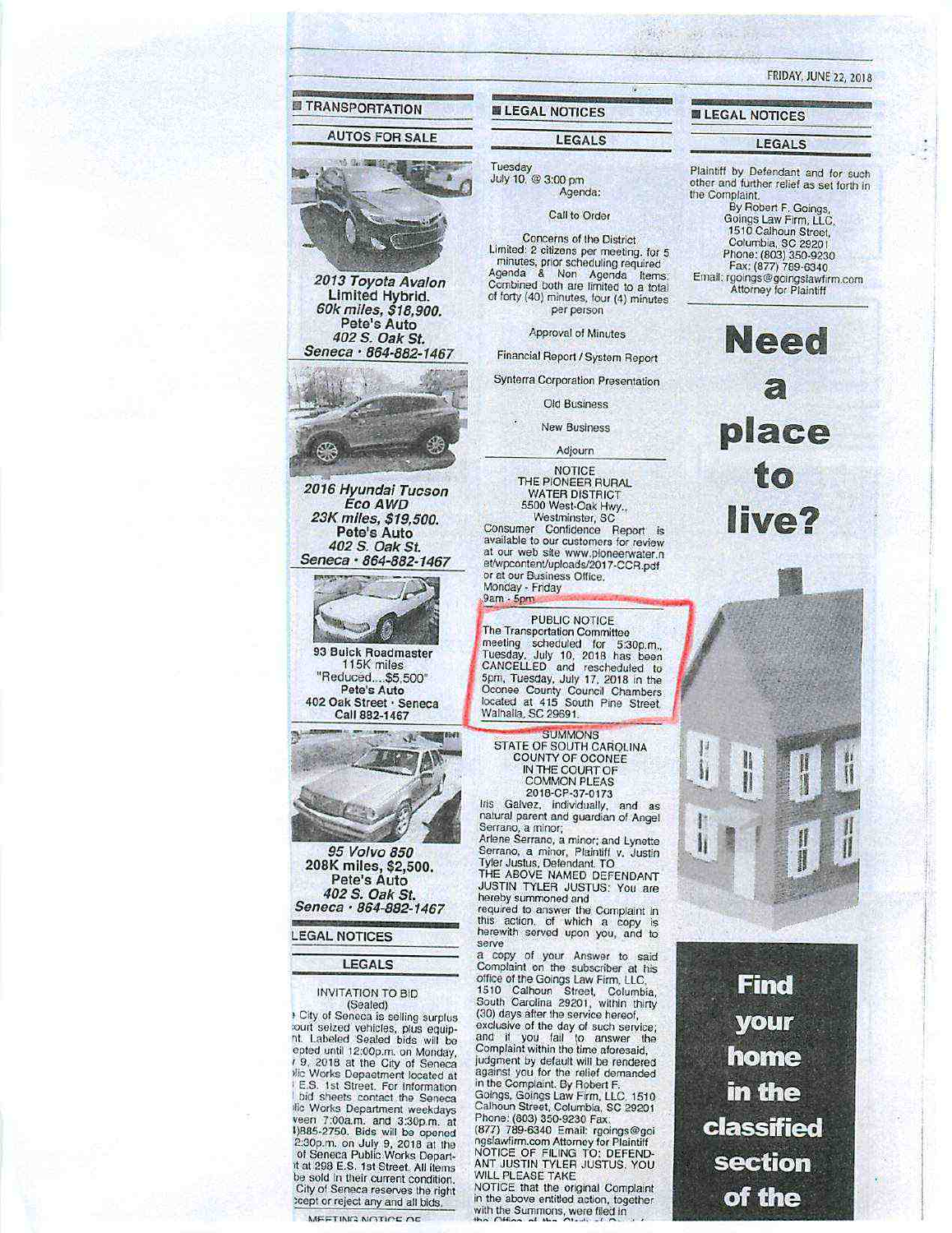#### PUBLISHER'S AFFIDAVIT

#### **STATE OF SOUTH CAROLINA COUNTY OF OCONEE**

#### OCONEE COUNTY COUNCIL

#### IN RE: NOTICE OF THE TRANSPORTATION COMMITTEE MEETING CANCELLED AND RESCHEDULED FOR **TUESDAY, JULY 17, 2018**

BEFORE ME the undersigned, a Notary Public for the State and County above named, This day personally came before me, Hal Welch, who being first duly sworn according to law, says that he is the General Manager of THE JOURNAL, a newspaper published Tuesday through Saturday in Seneca, SC and distributed in Oconee County, Pickens County and the Pendleton area of Anderson County and the notice (of which the annexed is a true copy) was inserted in said papers on 06/22/2018 and the rate charged therefore is not in excess of the regular rates charged private

individuals for similar insertions.

Hal Welch General Manager

Subscribed and sworn to before me this 06/22/2018

elsie Berbe

Kelsie Beebe Notary Public State of South Carolina My Commission Expires February 13, 2028

**KELSIE BEEBE** Notary Public, State of South Carolina My Commission Expires 2/13/2028

 $\sqrt{2}$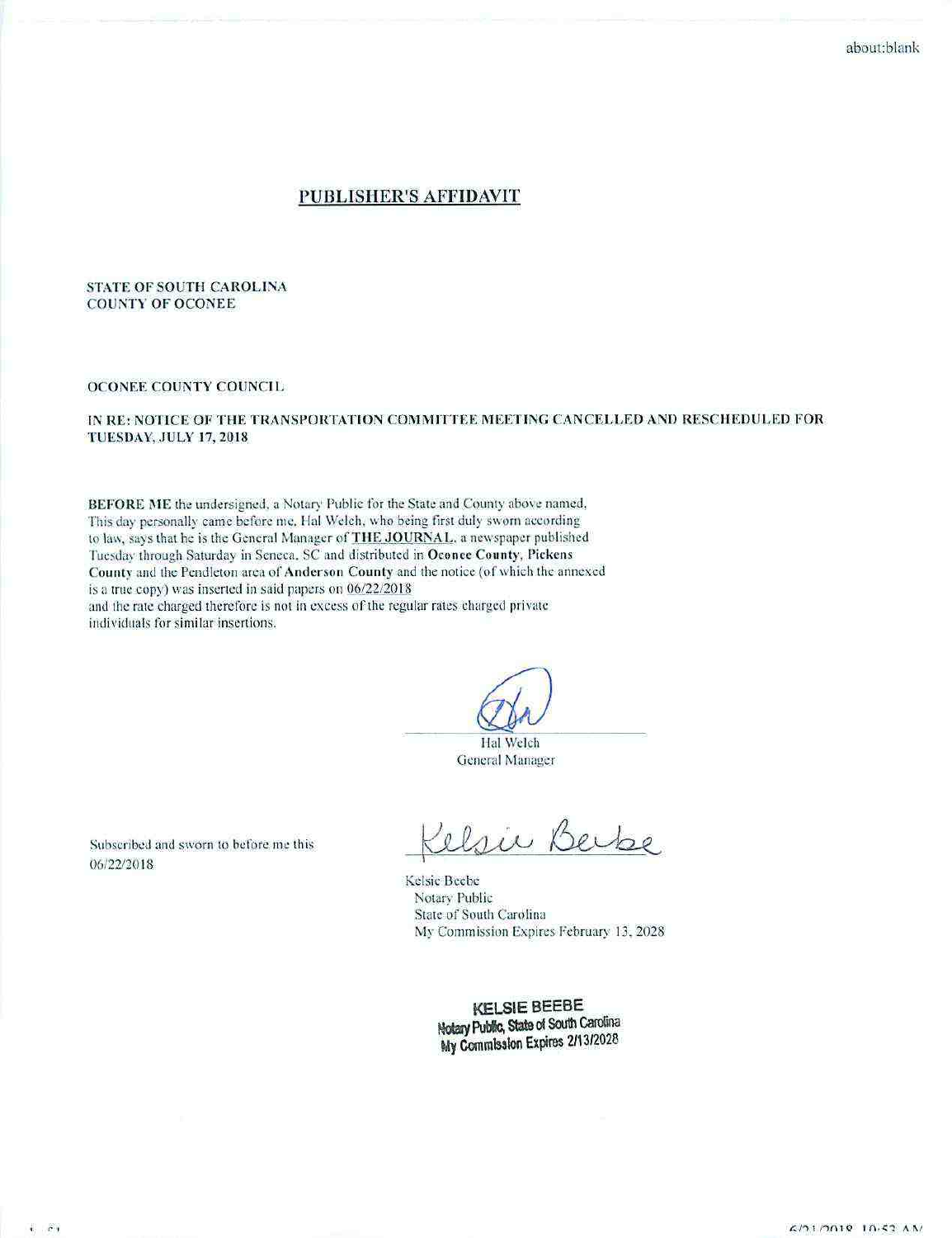$\mathbf{1}$ 

# **Transportation Committee** Meeting

July 17, 2018

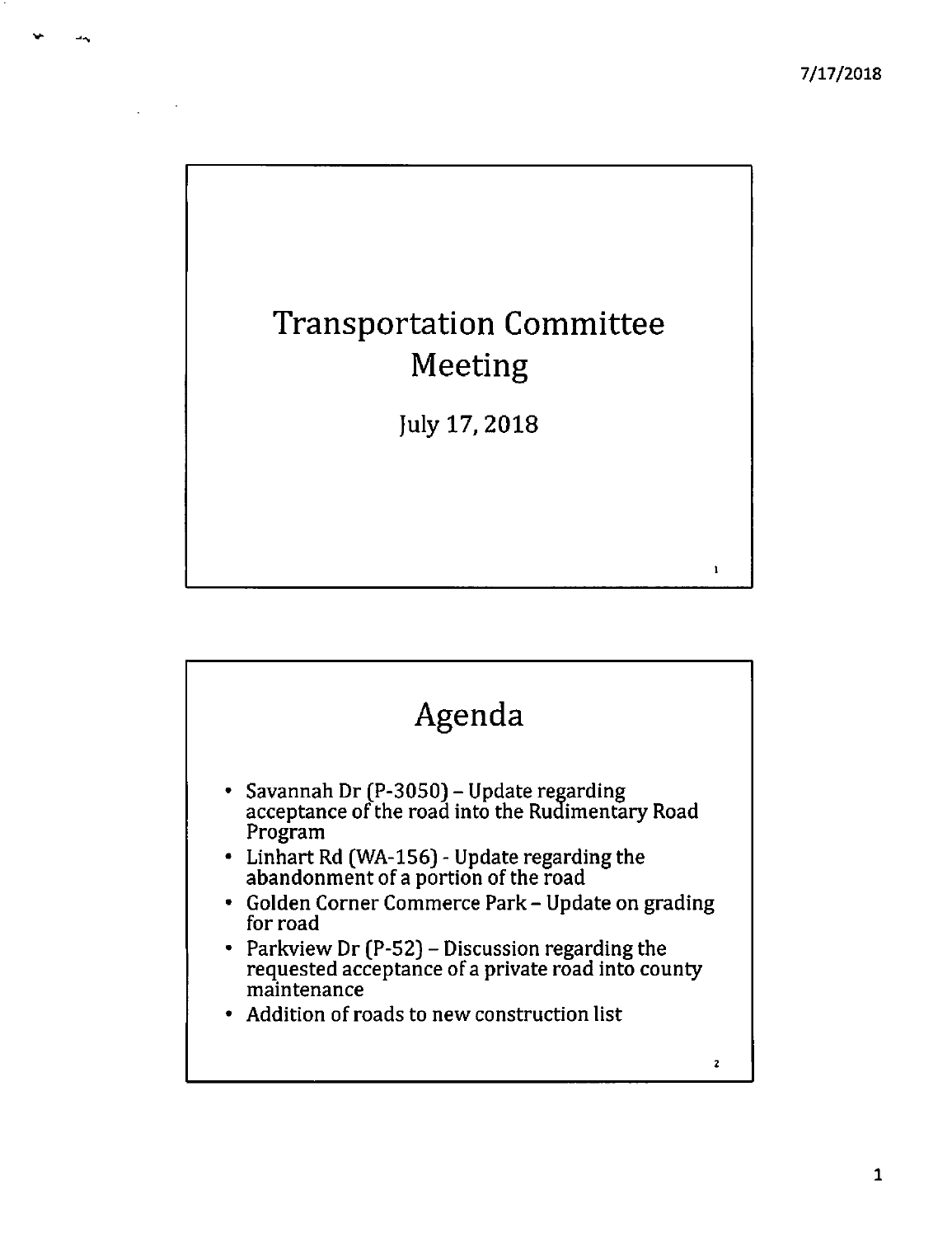## 7/17/2018

# Savannah Dr (P-3050) - Update regarding acceptance of the road into the Rudimentary Road Program

- Savannah Dr is currently a private road that is approximately 2,300 feet in length
- We have assisted property owners in getting petition signed for acceptance into the program (one person left)
- Estimated cost to construct Savannah Dr to minimum standards set forth in Section 26-12 of the Code of Ordinances is \$30,000
- On hold until right-of-way pins are identified

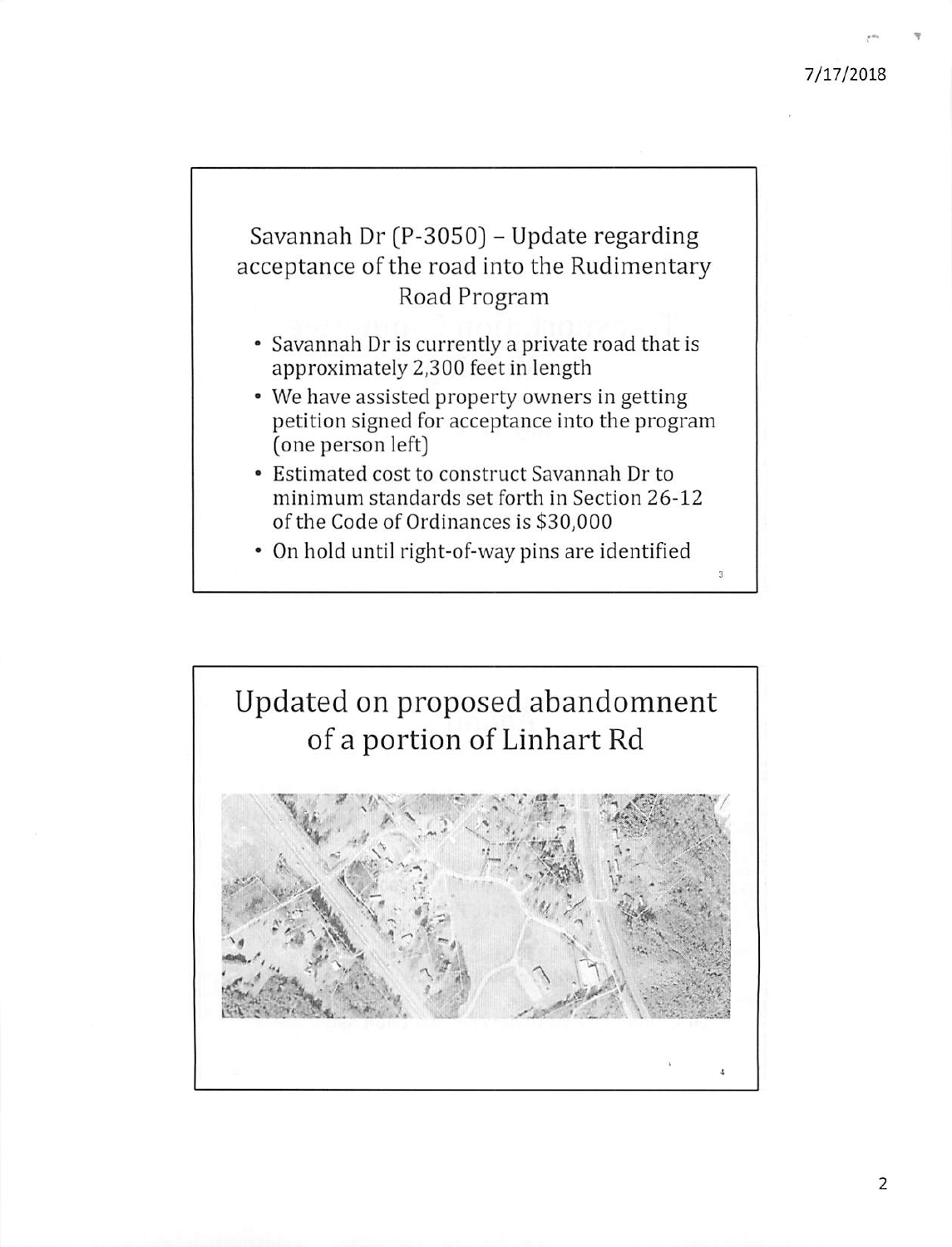5

 $\pmb{6}$ 

# Golden Corner Commerce Park -Update on grading for road and spec building

Road is ready for stone base  $\bullet$ 

# Parkview Dr (P-52) – Discussion regarding the requested acceptance of a private road into county maintenance

- Department was contacted by the property owners to review the road that is approximately 3,300 feet in length for acceptance into county maintenance
- We are following the procedures outlined in the ordinance to ensure the road meets the regulations and any deficiencies are noted
- Should have an as built of the road to review the end of this week
- Questions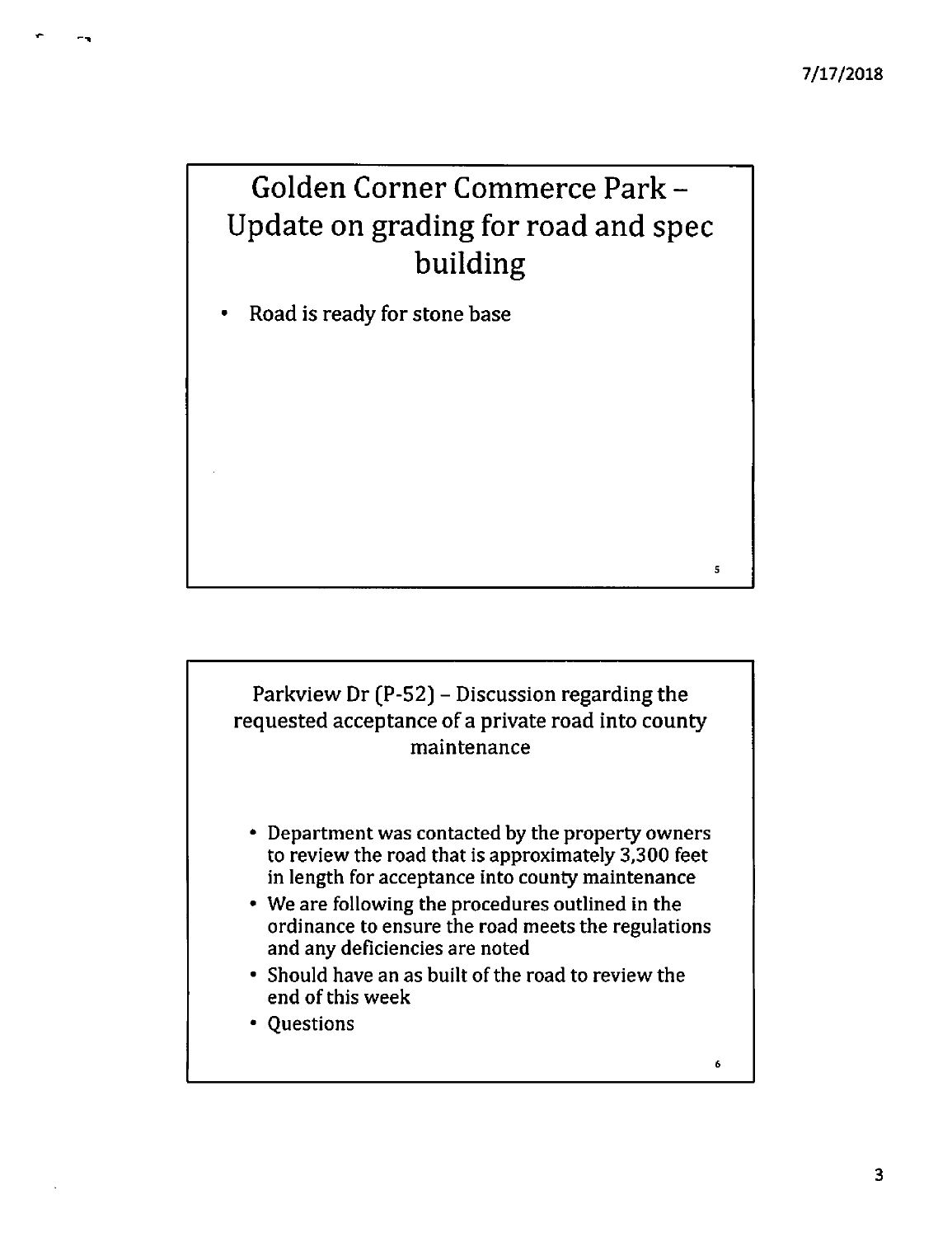### 7/17/2018





4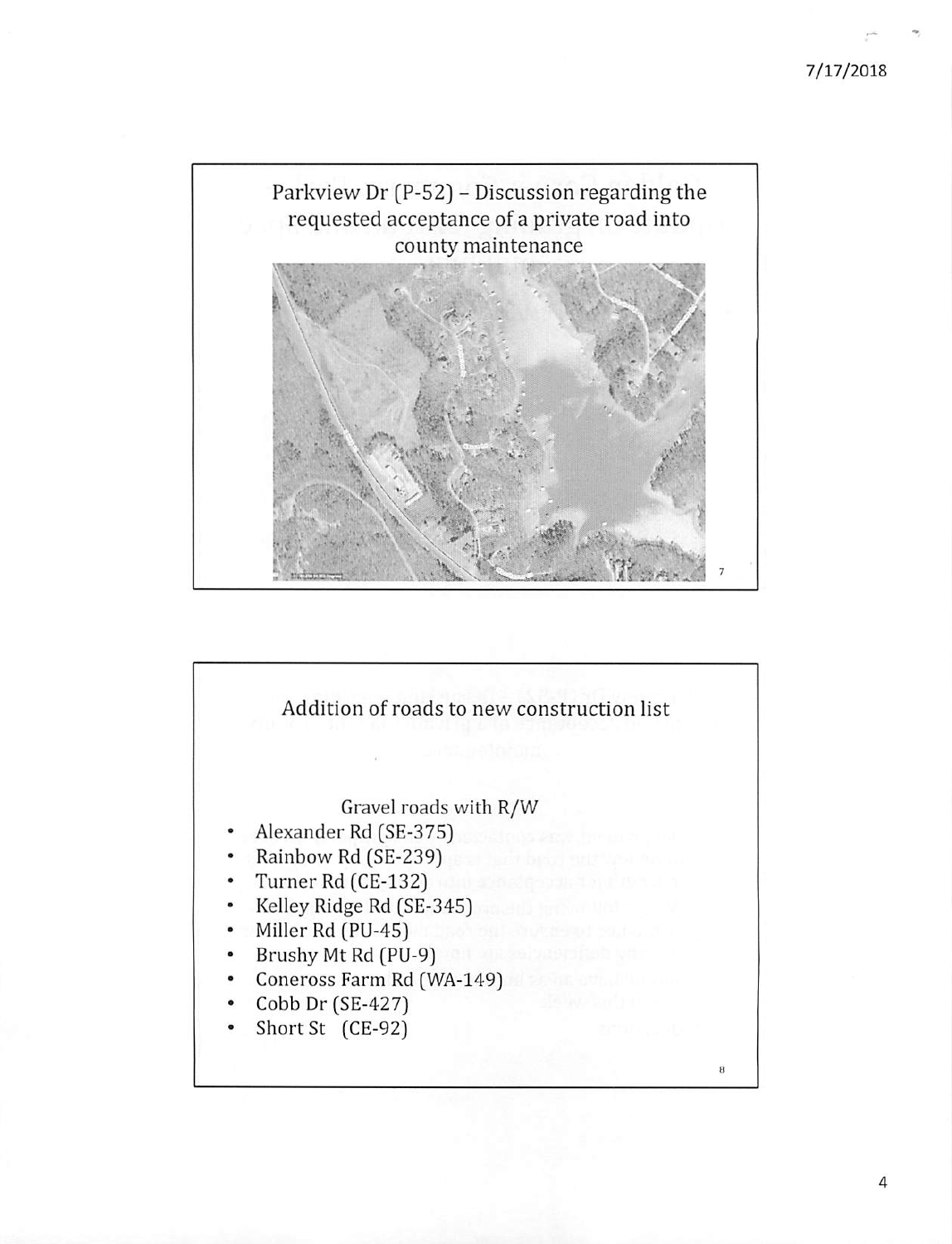

Anderson St - Discussion regarding the request from the Town of West Union for assistance to improve Anderson St

- Department was contacted by the Town of West Union regarding the ownership of Anderson St
- Sections of the road are owned by the SCDOT and Oconee County with approximately 1,800 foot section of the road not being claimed as shown in the previous slide
- The Town of West Union has requested a letter stating that the county would be willing to assist the town in obtaining right-of-way and upgrading<br>the road through a possible C Funds grant
- Questions

10